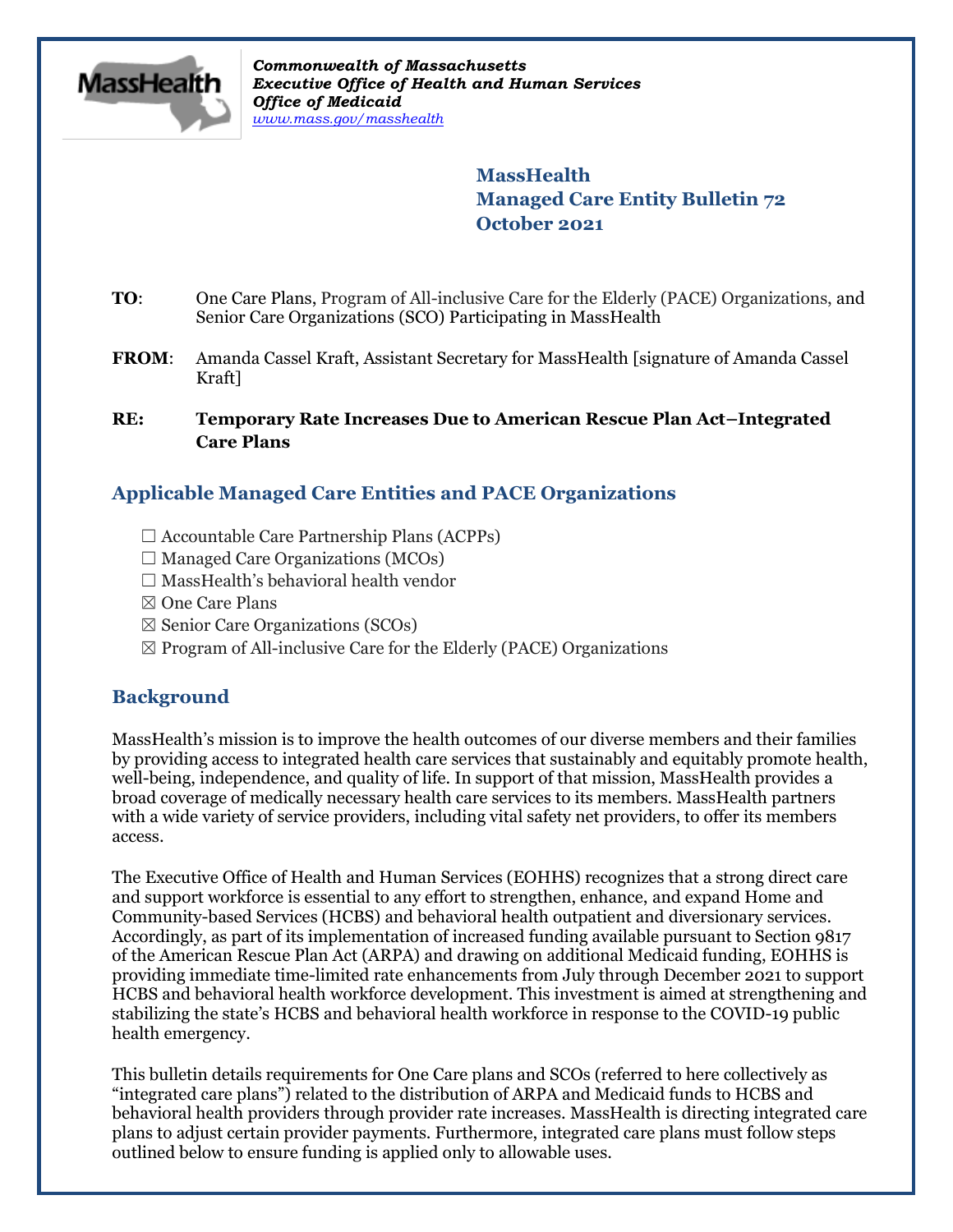**MassHealth Managed Care Entity Bulletin 72 October 2021 Page 2 of 8**

Program of All-inclusive Care for the Elderly (PACE) organizations are encouraged to institute temporary rate increases for providers external to but contracted with a PACE organization to provide the services that are listed in the table on page 5.

MassHealth is concurrently publishing a companion bulletin (Managed Care Entity Bulletin 71) applicable to Accountable Care Partnership Plans, Managed Care Organizations, and MassHealth's behavioral health vendor.

MassHealth anticipates extending temporary rate increases for HCBS and Behavioral Health services through June 30, 2022, and will provide further guidance on such increases in calendar year 2022 in the coming months.

## **Eligible Medicaid HCBS and Behavioral Health Direct Care, Clinical, and Support Staff**

Integrated care plans must ensure that their providers receiving the rate increases detailed in this bulletin use at least 90% of the enhanced funds to support HCBS and behavioral health direct care and support staff. Eligible HCBS and behavioral health direct care and support staff, as well as behavioral health clinical staff providing integrated care plan–covered services that are eligible for the rate increases include, but are not limited to:

- Frontline workers who provide care, services, or support to families and individuals in home and community-based settings and behavioral health outpatient and diversionary settings. Note:
	- o There are a variety of job titles that currently refer to these workers including, but not limited to: licensed practical nurses (LPNs), registered nurses (RNs), psychiatric nurse practitioners, personal care attendants, companions, respite providers, homemakers, chore providers, home health and home care aides (workers), nurse aides, nursing assistants, social workers, paid caregiver (including shared living caregivers), recovery coaches, recovery specialists, case managers, care coordinators, licensed and prelicensed master level clinicians, psychologists, and psychiatrists.
	- o Direct care workers also include those employed under consumer-directed model.

The following workers are not considered HCBS and behavioral health direct care, clinical, or support staff and would be considered **ineligible** toward meeting the 90% requirement:

• Executive management, administrators, or individuals in positions that do not include the provision of HCBS or behavioral health services or supports directly to the individual and/or their family.

#### **Allowable Uses**

Integrated care plans must ensure that providers receiving the rate increases use this funding for the specific purposes of recruiting, building, and retaining their direct care, clinical, and support workforce. Examples of allowable uses include:

• "Recruitment" defined as offering of incentives and/or onboarding/training.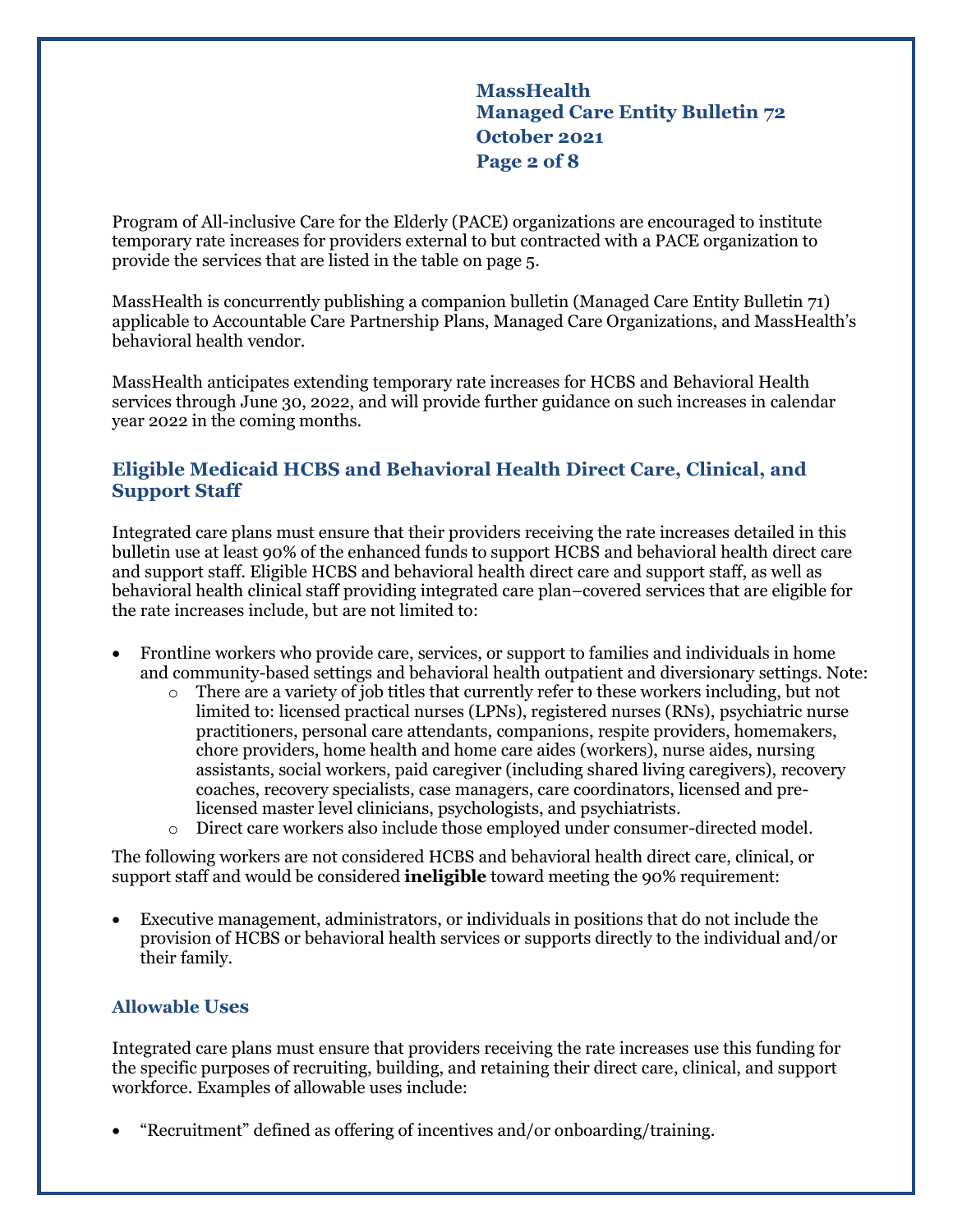**MassHealth Managed Care Entity Bulletin 72 October 2021 Page 3 of 8**

- "Bonuses" defined as added compensation that is over and above an hourly rate of pay, and are not part of an employee's standard wages. An employee may receive a retention or recruitment bonus.
- "Overtime" defined as compensation for additional hours worked beyond the employer's standard work week.
- "Shift differential" defined as additional pay beyond the employee's standard hourly wage for working a specific shift (e.g., nights, weekends, holidays, etc.) or working for special populations (e.g., dementia, autism spectrum disorder, etc.).
- "Hourly wage increase" defined as an increase to the wage the provider agrees to pay an employee per hour worked.
- "Wraparound benefits" defined as employer-provided benefits to help the workforce remain employed. Examples include public transportation or shared ride reimbursements, meal vouchers, or small grants for childcare assistance or regular car maintenance. Other examples include paying for testing or certification materials, continuing education credits (CEUs), or exam fees to encourage retention of staff moving up in the career ladder.

Integrated care plans should encourage their providers to choose the most optimal distribution method to benefit their employees. Providers may use enhanced funds to cover costs associated with incentives (e.g., incremental increase in employer payroll tax associated with time-limited rate enhancement) provided to direct care and support staff beginning on, but not before, June 1, 2021. Integrated care plans must ensure that providers expend all funds received as a result of this enhanced rate by June 30, 2022.

## **Provider Spending Report and Attestation**

Integrated care plans must ensure that providers complete an attestation assuring EOHHS that they will use at least 90% of the funds for HCBS and behavioral health workforce development, which could include hiring and retention bonuses and other categories of worker compensation, as a condition of receipt of the enhanced funding. Additionally, plans must require providers that receive enhanced funds to submit a spending report to EOHHS that accounts for how the enhanced funds were used. Attestations and reporting will be aggregated across all lines of payment (i.e., MassHealth fee-for-service, MassHealth managed care, and state agencies) such that a provider should submit only one attestation and aggregate payments in the required spending reports.

Integrated care plans must ensure that following the distribution of this funding, providers submit a spending report to EOHHS outlining how they used the funds. EOHHS will create an online spending report tool for providers to submit required information. The tool will be accessible here: [www.mass.gov/info-details/strengthening-home-and-community-based-services-and-behavioral](http://www.mass.gov/info-details/strengthening-home-and-community-based-services-and-behavioral-health-services-using-american-rescue-plan-arp-funding)[health-services-using-american-rescue-plan-arp-funding](http://www.mass.gov/info-details/strengthening-home-and-community-based-services-and-behavioral-health-services-using-american-rescue-plan-arp-funding)

The spending categories will align with the types of allowable uses defined in this document and will be aggregated across all payors (i.e., MassHealth fee-for-service, MassHealth managed care, and state agency payments).

The spending report tool also includes an attestation form. Integrated care plans must ensure that providers complete the attestation confirming that they used at least 90% of the funds for HCBS and behavioral health workforce development, which includes hiring and retention bonuses and other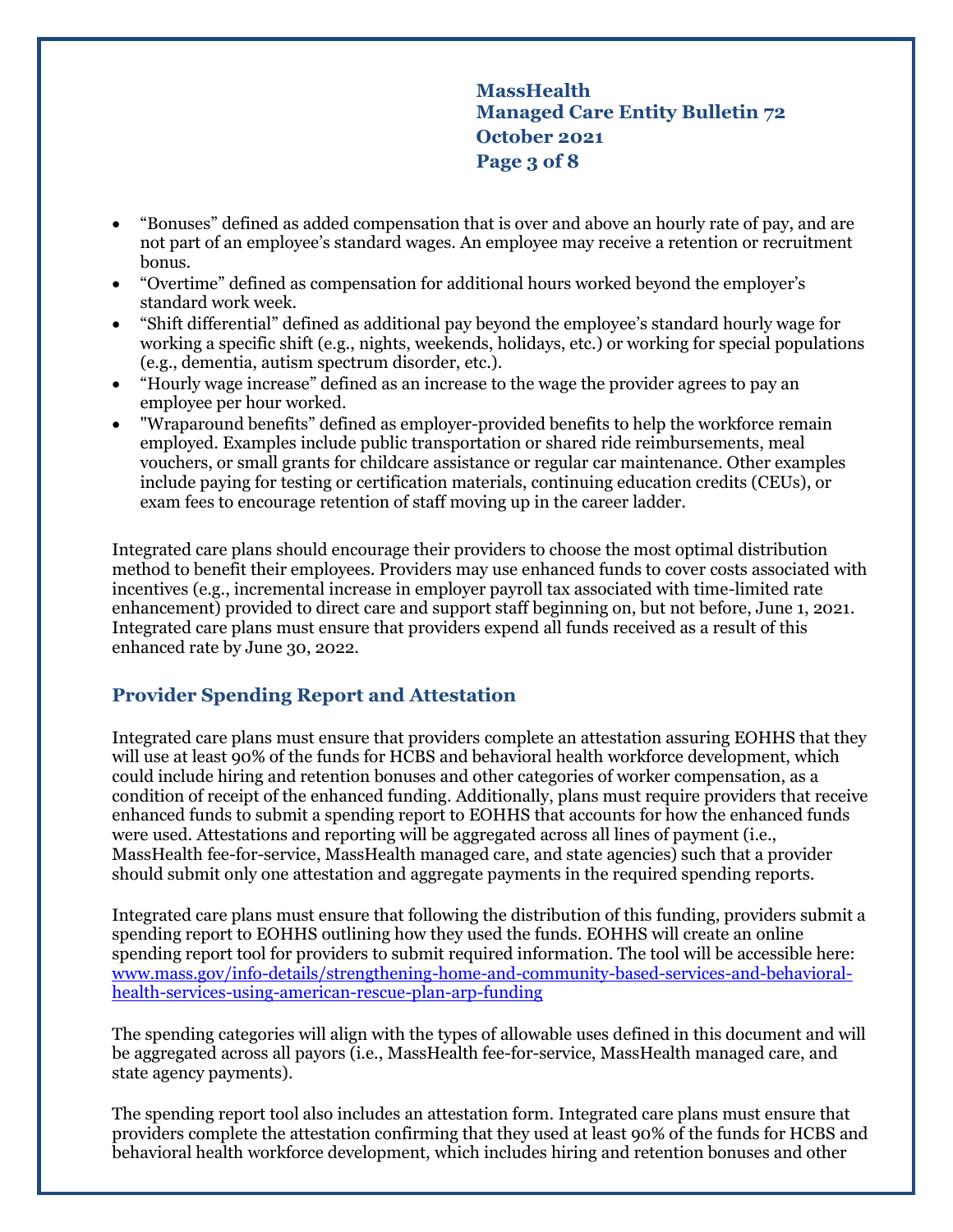**MassHealth Managed Care Entity Bulletin 72 October 2021 Page 4 of 8**

categories of worker compensation as described in this document. All providers must comply with this requirement, except Individual Provider/Self Directed Workers delivering Independent Nursing, Homemaker and Personal Care, or other self-directed services through the MassHealth program.

Integrated care plans must ensure that providers receiving enhanced funds complete and submit the spending report and attestation to MassHealth and retain a copy of their submission in their records.

Spending reports and attestations will be due July 31, 2022.

### **Multiple Businesses**

EOHHS recognizes that some providers deliver certain HCBS and behavioral health services through separate businesses. Integrated care plans must ensure that providers in this situation submit one attestation and one spending report per Employer Identification Number (EIN) or Tax Identification Number (TIN).

For example, a provider operates one business for its Behavioral Health services, and another business for Home Health Aide services. The two businesses have two separate EINs. In this case, the provider must submit two attestations and two spending reports—one attestation and spending report for its Behavioral Health business, and a second attestation and spending report for its Home Health Aide business.

## **Failure to Comply with Requirements**

Integrated care plans must inform their network providers that failure to comply with the attestation and spending plan requirement may be subject to financial penalty.

#### **Temporary Rate Increases by Service**

MassHealth is directing integrated care plans to increase payment rates temporarily to providers of the services specified in the table on page 5. The rate increases apply to services delivered in-person and via telehealth, as applicable. The integrated care plan must apply the percentage increases indicated in the table to the plan's currently contracted rates as of June 30, 2021, with providers, regardless of whether those rates are the same as the MassHealth fee-for-service rates. For any service already subject to a directed payment requirement, the integrated care plan must apply the rate increases detailed below to the directed payment amount detailed in the integrated care plan's contract.

If an integrated care plan has sub-capitated or Alternative Payment Methodology (APM) arrangements with providers, the sub-capitated or APM payments to providers should be increased by the equivalent of the rate increases that would be required for fee for service payments.

Plans will not subject the required rate increases to any withhold arrangement with providers; the plans will ensure that providers receive the full rate increases in payments made for the services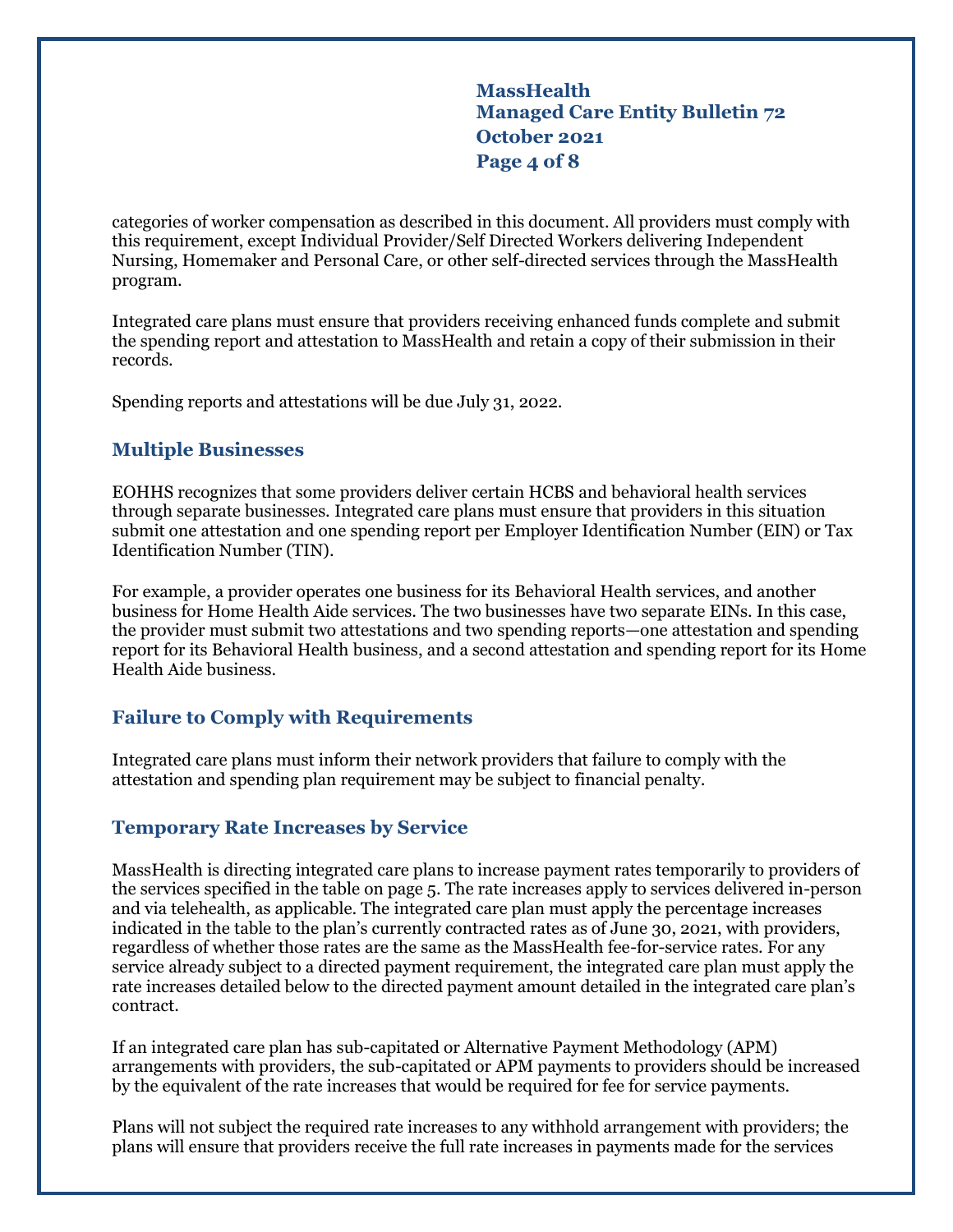# **MassHealth Managed Care Entity Bulletin 72 October 2021 Page 5 of 8**

listed in the table on page 5. MassHealth will amend the plans' contracts to reflect these rate increase requirements in the coming weeks.

## **ARPA Home and Community Based Services (HCBS) Temporary Rate Increases by Service**

For dates of service from July 1, 2021, through December 31, 2021, One Care plans and SCOs are directed to increase the following payment rates by 10% over the plan's contracted rates in effect as of June 30, 2021.

For dates of service from July 1, 2021, through December 31, 2021, PACE organizations are encouraged to increase payment rates by 10% over rates in effect as of June 30, 2021, for providers external to but contracted with a PACE organization to provide the services that are listed in the table below.

| <b>Service</b>                                                          | <b>Rate Increase</b><br><b>Effective Date</b> | <b>Rate Increase</b><br><b>End Date</b> | <b>Rate Increase</b> |
|-------------------------------------------------------------------------|-----------------------------------------------|-----------------------------------------|----------------------|
| <b>Adult Day Health</b>                                                 | 7/1/2021                                      | 12/31/2021                              | 10\%                 |
| <b>Adult Foster Care</b>                                                | 7/1/2021                                      | 12/31/2021                              | 10%                  |
| Ambulance and Wheelchair Van                                            | 7/1/2021                                      | 12/31/2021                              | 10\%                 |
| <b>Services</b><br><b>Continuous Skilled Nursing</b><br><b>Services</b> | 7/1/2021                                      | 12/31/2021                              | 10%                  |
| Day Habilitation                                                        | 7/1/2021                                      | 12/31/2021                              | 10%                  |
| Durable Medical Equipment                                               | 7/1/2021                                      | 12/31/2021                              | 10%                  |
| Home Health                                                             | 7/1/2021                                      | 12/31/2021                              | 10%                  |
| Group Adult Foster Care                                                 | 7/1/2021                                      | 12/31/2021                              | 10%                  |
| Personal Care Attendant (PCA)<br>Program                                | 7/1/2021                                      | 12/31/2021                              | 10%                  |

Please refer to [Integrated Care Code Reference Table](https://www.mass.gov/media/2392091/download) – HCBS and Behavioral Health for additional details.

## **Temporary Behavioral Health Service Rate Increases by Service**

For dates of service from July 1, 2021, through December 31, 2021, One Care plans and SCOs are directed to increase the following payment rates by 10% over the plan's contracted rates in effect as of June 30, 2021.

For dates of service from July 1, 2021, through December 31, 2021, PACE organizations are encouraged to increase payment rates by 10% over rates in effect as of June 30, 2021 for providers external to PACE organization staff with whom the PACE organization contracts to provide the services listed in the table below.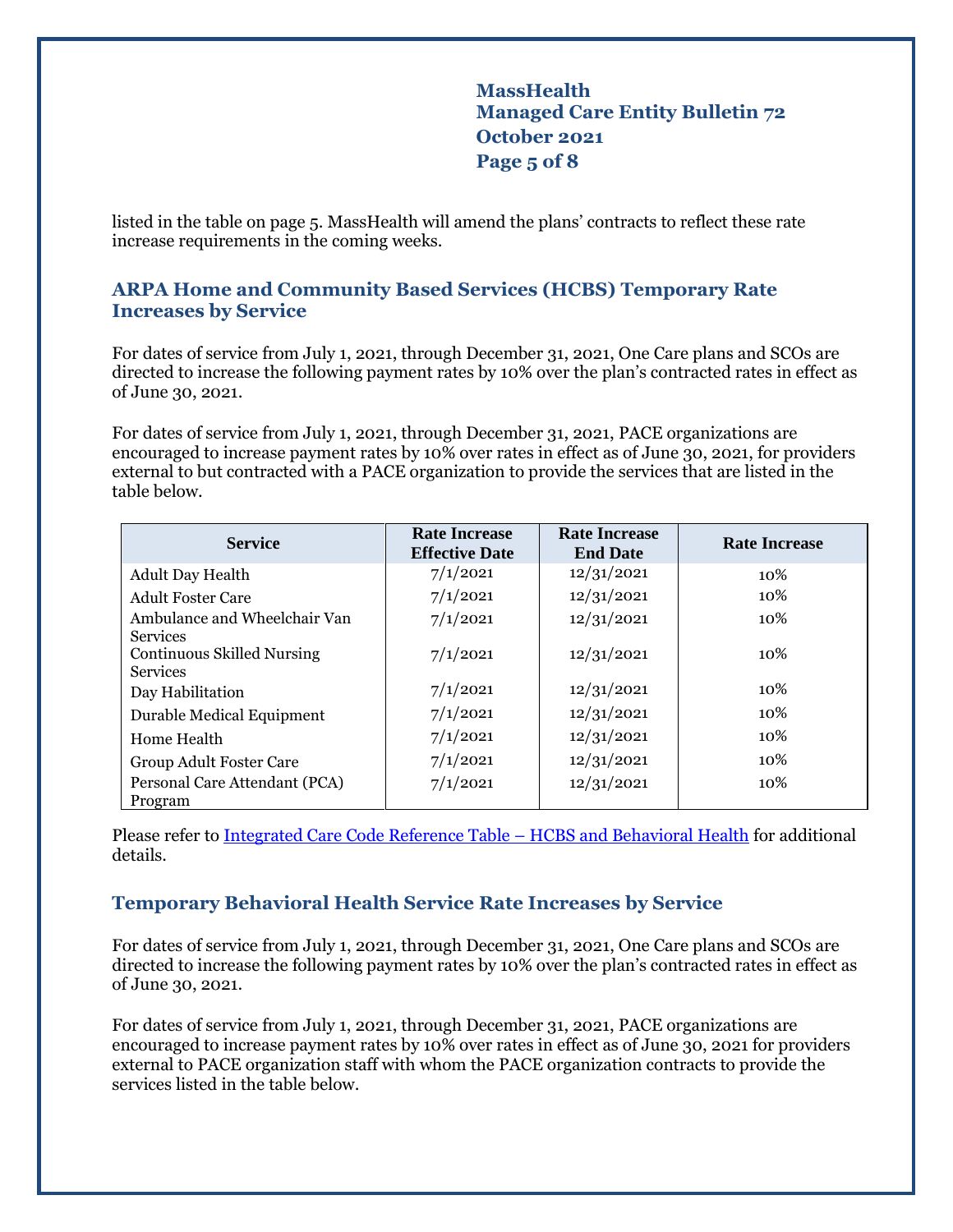# **MassHealth Managed Care Entity Bulletin 72 October 2021 Page 6 of 8**

| <b>Service</b>                                                                                                                                                                                                                                                                                                                                                                                                                                                 | <b>Rate Increase</b><br><b>Effective Date</b> | <b>Rate Increase</b><br><b>End Date</b> | Rate<br><b>Increase</b> | One<br>Care               | <b>SCO</b>                |
|----------------------------------------------------------------------------------------------------------------------------------------------------------------------------------------------------------------------------------------------------------------------------------------------------------------------------------------------------------------------------------------------------------------------------------------------------------------|-----------------------------------------------|-----------------------------------------|-------------------------|---------------------------|---------------------------|
| <b>Emergency Service Program</b><br>(ESP) and Community Crisis<br>Stabilization (CSS)                                                                                                                                                                                                                                                                                                                                                                          | 7/1/2021                                      | 12/31/2021                              | 10%                     | X                         | $\mathbf X$               |
| Outpatient mental health<br>services:<br><b>Couples/Family Treatment</b><br>Diagnostic Evaluation<br><b>Dialectical Behavioral</b><br>$\bullet$<br>Therapy (DBT)<br><b>Family Consultation</b><br><b>Group Treatment</b><br><b>Individual Treatment</b><br>Medication visit<br><b>Psychological Testing</b><br><b>Special Education</b><br><b>Psychological Testing</b><br><b>Electro-Convulsive Therapy</b><br>$\bullet$<br>(ECT)<br><b>Case Consultation</b> | 7/1/2021                                      | 12/31/2021                              | 10%                     | $\boldsymbol{\mathrm{X}}$ | $\boldsymbol{\mathrm{X}}$ |
| <b>Community Support Program</b><br>(CSP) and Intensive Outpatient<br>Program (IOP)                                                                                                                                                                                                                                                                                                                                                                            | 7/1/2021                                      | 12/31/2021                              | 10%                     | $\boldsymbol{\mathrm{X}}$ | X                         |
| <b>Psych Day Treatment</b>                                                                                                                                                                                                                                                                                                                                                                                                                                     | 7/1/2021                                      | 12/31/2021                              | 10%                     | $\mathbf X$               | $\mathbf X$               |
| Partial Hospitalization (PHP)                                                                                                                                                                                                                                                                                                                                                                                                                                  | 7/1/2021                                      | 12/31/2021                              | 10%                     | $\mathbf X$               | $\mathbf X$               |
| <b>SUD Clinic Services:</b><br>Ambulatory Withdrawal<br>Management<br><b>Medication Visit</b><br>$\bullet$<br><b>Opioid Treatment Services</b>                                                                                                                                                                                                                                                                                                                 | 7/1/2021                                      | 12/31/2021                              | 10%                     | $\boldsymbol{\mathrm{X}}$ | $\boldsymbol{\mathrm{X}}$ |
| <b>Acute Treatment Services (ATS)</b><br>for Substance Use Disorders and<br><b>Clinical Support Services (CSS)</b><br>for Substance Use Disorders<br>(including Individualized<br><b>Treatment Services)</b>                                                                                                                                                                                                                                                   | 7/1/2021                                      | 12/31/2021                              | 10%                     | $\mathbf X$               | $\boldsymbol{\mathrm{X}}$ |
| Residential Rehabilitation<br>Services (RRS) for Substance Use<br>Disorders                                                                                                                                                                                                                                                                                                                                                                                    | 7/1/2021                                      | 12/31/2021                              | 10%                     | X                         |                           |
| <b>Structured Outpatient Addiction</b><br>Program (SOAP)                                                                                                                                                                                                                                                                                                                                                                                                       | 7/1/2021                                      | 12/31/2021                              | 10%                     | X                         | X                         |
| <b>Recovery Support Navigators</b><br>(RSN)                                                                                                                                                                                                                                                                                                                                                                                                                    | 7/1/2021                                      | 12/31/2021                              | 10%                     | $\boldsymbol{\mathrm{X}}$ | $\boldsymbol{\mathrm{X}}$ |
| <b>Recovery Coaching</b>                                                                                                                                                                                                                                                                                                                                                                                                                                       | 7/1/2021                                      | 12/31/2021                              | 10%                     | $\mathbf X$               | X                         |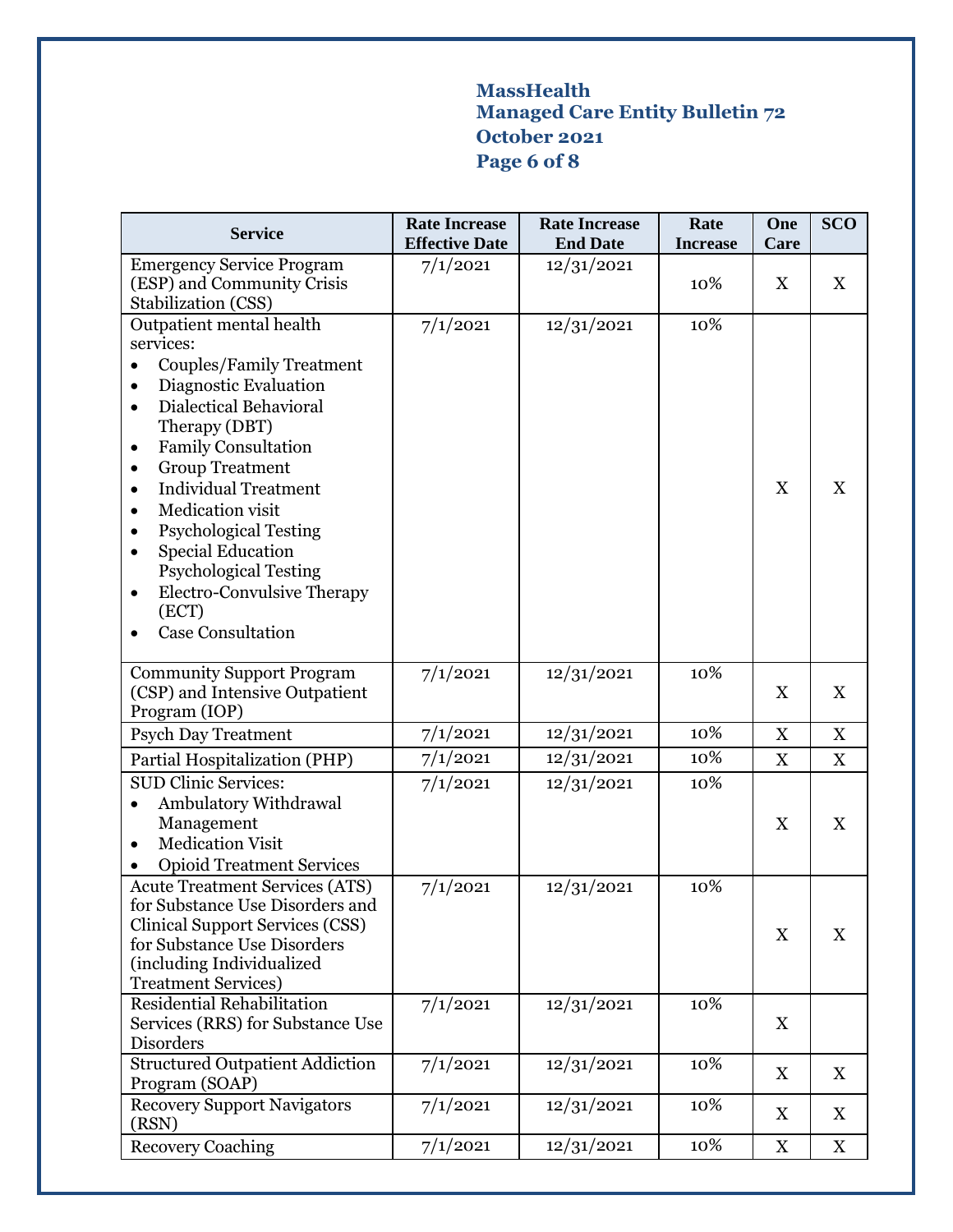**MassHealth Managed Care Entity Bulletin 72 October 2021 Page 7 of 8**

| <b>Service</b>                                                   | <b>Rate Increase</b><br><b>Effective Date</b> | <b>Rate Increase</b><br><b>End Date</b> | Rate<br><b>Increase</b> | One<br>Care | <b>SCO</b> |
|------------------------------------------------------------------|-----------------------------------------------|-----------------------------------------|-------------------------|-------------|------------|
| <b>Acupuncture Treatment</b>                                     | 7/1/2021                                      | 12/31/2021                              | 10%                     | X           |            |
| <b>Program of Assertive Community</b><br><b>Treatment (PACT)</b> | 7/1/2021                                      | 12/31/2021                              | 10%                     | X           |            |

Please refer t[o Integrated Care Code Reference Table](https://www.mass.gov/media/2392091/download) – Behavioral Health and ARPA HCBS for additional details

## **Additional Requirements for Temporary Rate Increases for HCBS and Behavioral Health Services**

Integrated care plans must pay the increased rate for services delivered on or after the rate increase effective date in the table above, including claims submitted prior to the effective date of this bulletin. All rate increases are effective through December 31, 2021.

All encounter file claim paid amounts with dates of service between the rate increase effective date and the rate increase end date must reflect the specified rate increases having been paid by plans to eligible providers no later than June 30, 2022.

Integrated care plans must certify on a monthly basis in a form and format specified by MassHealth to compliance with the rate increase requirements described in this bulletin. Such certification must include certification that the plan has made timely payments to only eligible providers, which include these required increases, with no offsets to provider payments through withholds, subcapitated payment arrangements or other APMs. Using the provider attestations sent in directly from providers to MassHealth, MassHealth will subsequently distribute lists of ARPA eligible providers to integrated care plans that plans will be expected to use in certifying that payments are only issued to eligible providers.

## **MassHealth Website**

This bulletin is available on th[e MassHealth Provider Bulletins](http://www.mass.gov/masshealth-provider-bulletins) web page.

Sign up to receive email alerts when MassHealth issues new bulletins and transmittal letters.

## **Further Information and Questions**

EOHHS will post documents and information related to the implementation on [www.mass.gov/info-details/strengthening-home-and-community-based-services-and-behavioral](http://www.mass.gov/info-details/strengthening-home-and-community-based-services-and-behavioral-health-services-using-american-rescue-plan-arp-funding)[health-services-using-american-rescue-plan-arp-funding.](http://www.mass.gov/info-details/strengthening-home-and-community-based-services-and-behavioral-health-services-using-american-rescue-plan-arp-funding) Integrated care plans should encourage their providers to check this site regularly for updated information.

Integrated care plans should inform their providers that they may submit questions related to the enhanced funding and other questions related to this bulletin to **ARPAMedicaidHCBS**@mass.gov.